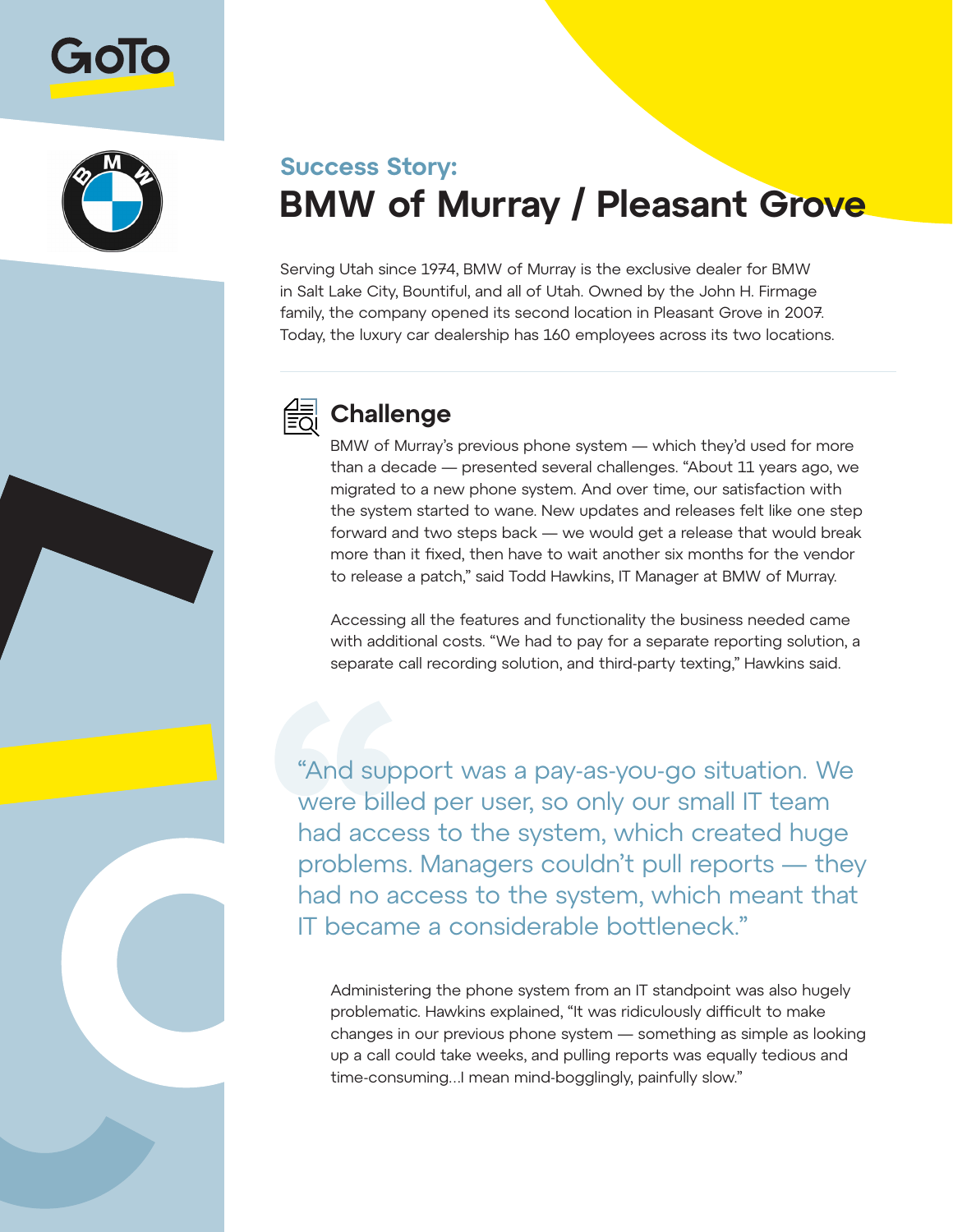



## **Solution**

Changing the company's phone systems wasn't on the near-term horizon when Hawkins discovered GoTo Connect, but a product demo convinced him that an upgrade was the right solution. "I like to stay educated, so even though I knew that a new phone system was at least a year out, I requested a GoTo Connect demo to get a taste of what was out there, with plans to revisit it later. I did the demo, and it blew my socks off. I was amazed at the ease of use and seeing what we could do with the reporting and phone tree visualization."

Hawkins set up a GoTo Connect demo for his managers and they agreed to change the company's phone system as soon as possible. "Once my managers saw the demo, we agreed we needed to do this now — we weren't waiting 18 months. Even though we were under a maintenance contract with our previous phone provider, we changed to GoTo Connect because we felt it would be so impactful to our business," Hawkins said.

Hawkins remarked, "We have a one-touch kind of sales process, so your client advisor  $-$  the person you're working with to buy the car  $-$  is your one point of contact from start to finish. With GoTo Connect, it means that when a customer has questions, they don't inadvertently get handed off to an insurance rep or a warranty advisor; they speak directly to their advisor."

One of the most significant benefits of moving to GoTo Connect for BMW of Murray and Pleasant Grove has been ease of use. "Our management and executive teams were super excited that they could get in and pull reports and listen to call recordings. Our sales team can open the GoTo app and do everything there. They don't have to use a separate app for texting, e-mail, and pictures — they can text and call their customers and receive texts and calls from their customers from wherever they are."

Having individual phone numbers for salespeople has been especially helpful for veteran members of the company's sales team. "Some of our salespeople have been with us for decades — they have a huge clientele, and they've had their phone numbers for 25 years. In the industry, some stores have one number per location or one number per department, but we knew that wouldn't work for us. We were able to port over their existing numbers into GoTo Connect, meaning that long-time customers who have their salesperson's number saved can still reach them directly," Hawkins remarked.

"Some of our salespeople have been with us for decades — they have a huge clientele, and they've had their phone numbers for 25 years. In the industry, some stores have one number per location or one number per department, but we knew that wouldn't work for us. We were able to port over their existing numbers into GoTo Connect, meaning that long-time customers who have their salesperson's number saved can still reach them directly," Hawkins remarked.